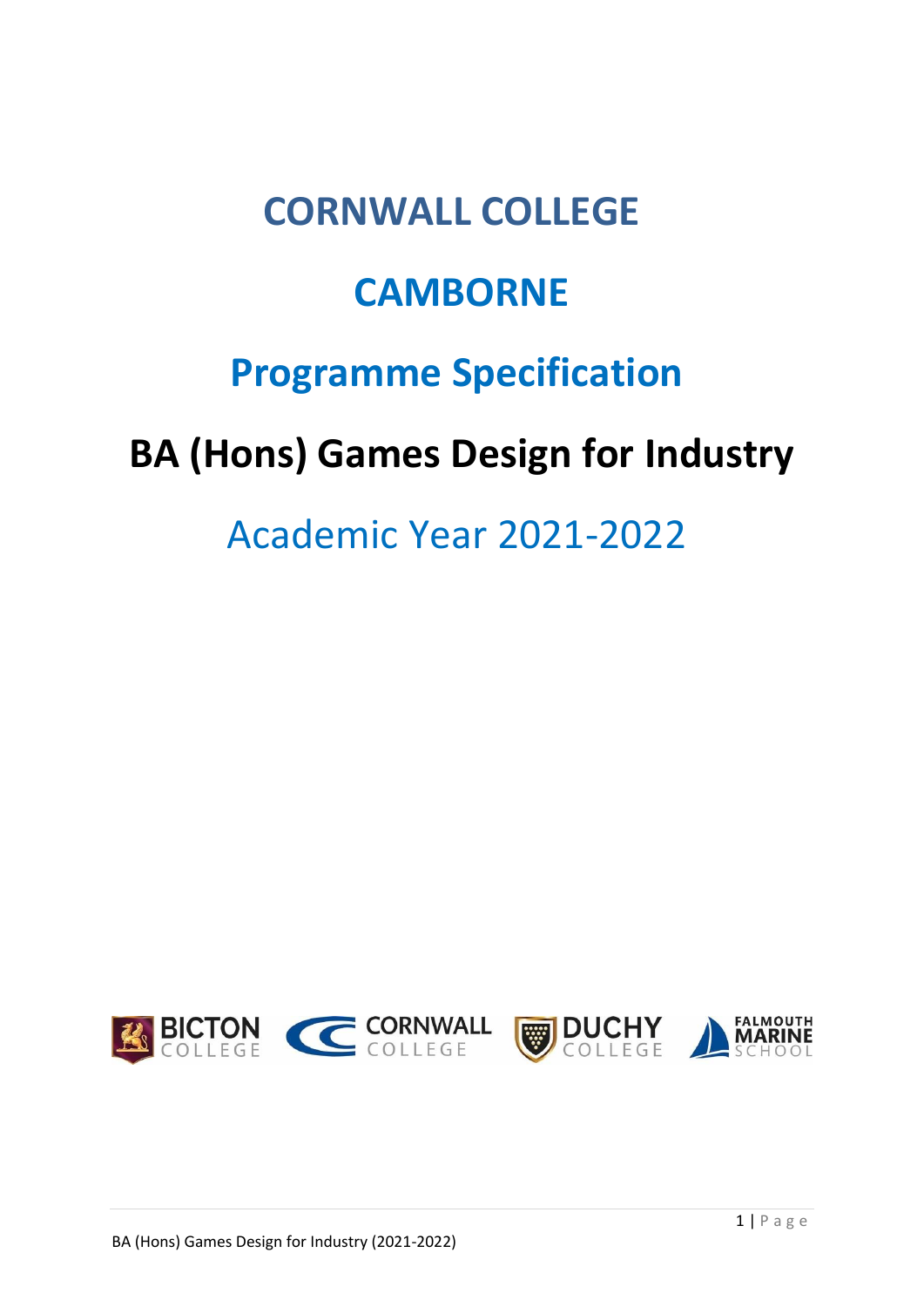*If you require any part of this Handbook in larger print, or an alternative format, please contact:*

# **HE Operations**

E-mail: [cornwallhea@cornwall.ac.uk](mailto:cornwallhea@cornwall.ac.uk)

# **Please note:**

All the information in this Handbook is correct at the time of printing.

The Cornwall College Group is proud of its teaching and research and it undertakes all reasonable steps to provide educational services in the manner set out in this Handbook and in any documents referred to within it. It does not, however, guarantee the provision of such services. Should industrial action or circumstances beyond the control of the College interfere with its ability to provide educational services, the University undertakes to use all reasonable steps to minimise the resultant disruption to those services.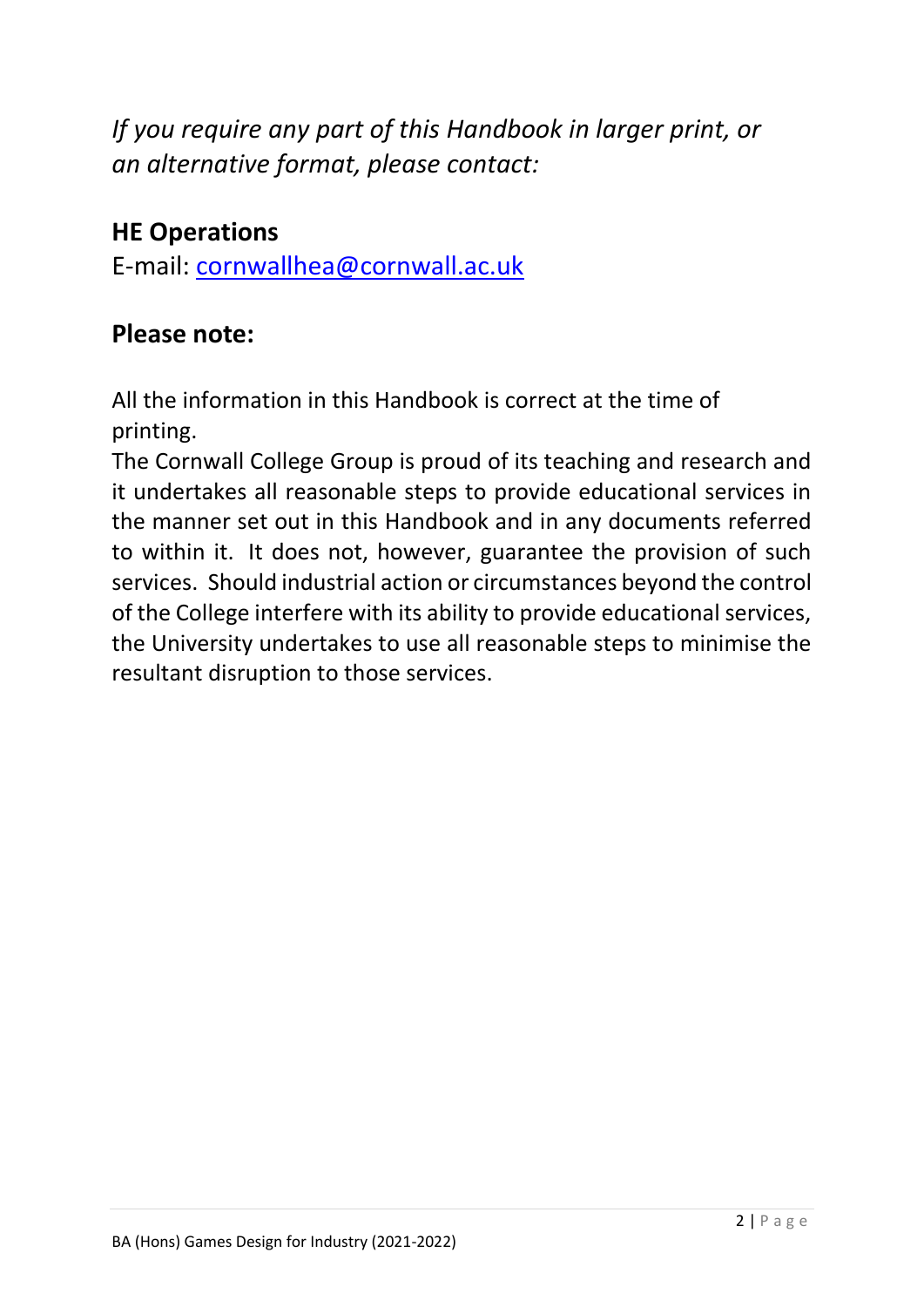# **PROGRAMME SPECIFICATION**

**Programme Title: BA (Hons) Games Design for Industry**

**Delivering Site: Cornwall College, Camborne**

**Start Date: September 2021**

**First Award Date: July 2022 (FT), July 2023 (PT)**

**Date of Approval: April 2016 (originally) / Re-approved March 2020**

**Date(s) of Revision(s) to this Document: 15th December 2019/ 22nd January 2020/ 23rd November 2021**

### **Contents**

| 1.  |  |
|-----|--|
| 2.  |  |
| 3.  |  |
| 4.  |  |
| 5.  |  |
| 6.  |  |
| 7.  |  |
| 8.  |  |
| 9.  |  |
| 10. |  |
|     |  |
|     |  |
|     |  |
|     |  |
|     |  |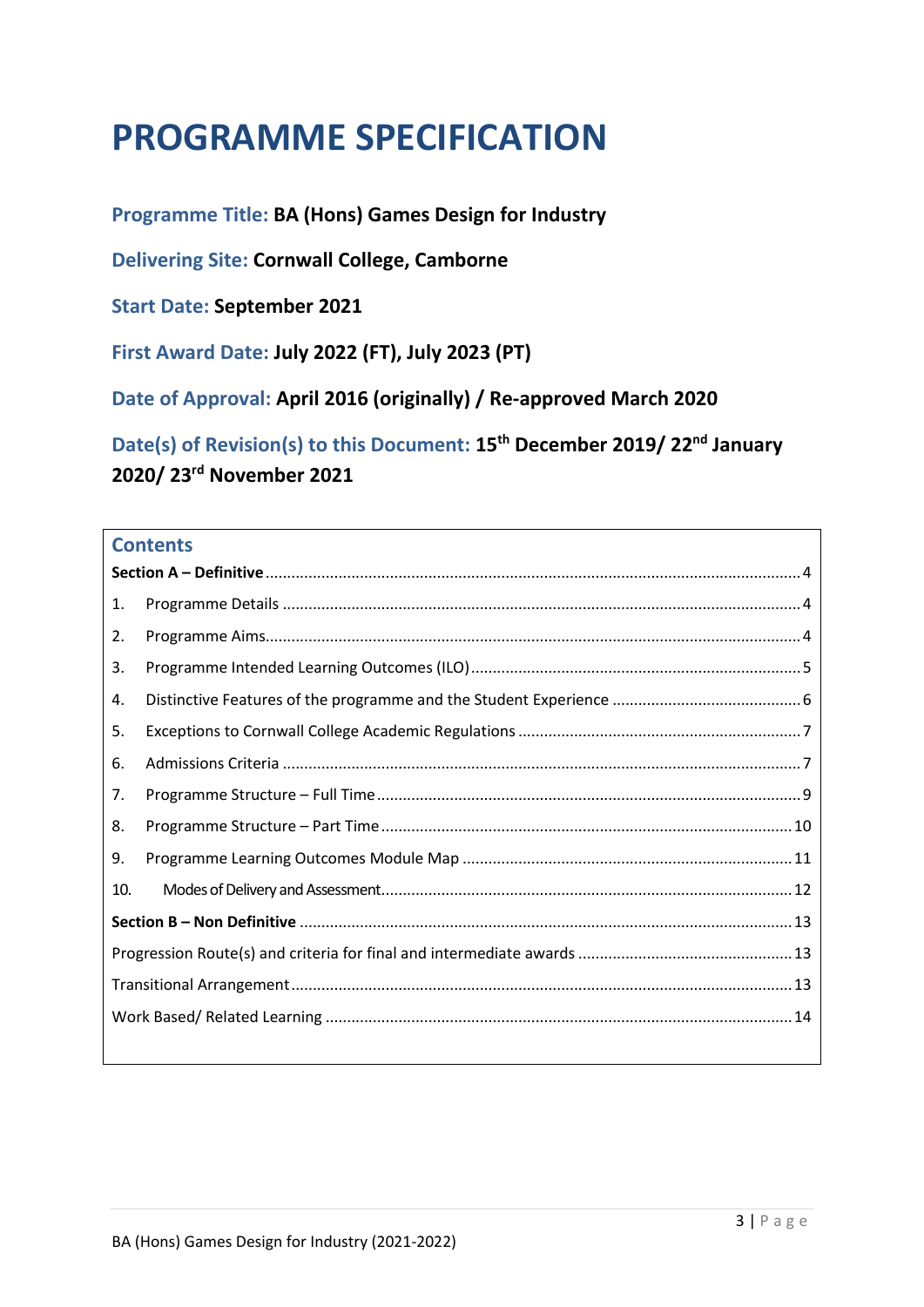# <span id="page-3-1"></span><span id="page-3-0"></span>**Section A – Definitive**

### **1. Programme Details**

| <b>Delivery Site:</b>                      | <b>Cornwall College</b>                        |
|--------------------------------------------|------------------------------------------------|
| <b>Professional/Statutory Body:</b>        | N/A                                            |
| <b>Language of Study:</b>                  | English                                        |
| <b>Name of Final Award:</b>                | BA (Hons) Games Design for Industry            |
| <b>Award Title:</b>                        | BA (Hons) Games Design for Industry            |
| <b>Intermediate Award:</b>                 | N/A                                            |
| Mode of study and duration:                | Full time Over 1 Year & Part Time Over 2 Years |
| <b>UCAS Code:</b>                          | 381P                                           |
| <b>HECOS Code:</b>                         | 101268/101020/101019                           |
| <b>CAH2:</b>                               | Communications and media                       |
| <b>Relevant QAA Subject Benchmark (s):</b> | The framework of Higher Education              |
|                                            | Qualifications (FHEQ) specifically QAA Subject |
|                                            | Benchmarks for:                                |
|                                            | Computing (2019)                               |
|                                            | Art & Design (2017)                            |
|                                            | <b>Communication Media Film and Cultural</b>   |
|                                            | <b>Studies (2019)</b>                          |
| <b>Date of Programme Approval:</b>         | April 2016                                     |
| <b>Date of Programme Review:</b>           | <b>March 2020</b>                              |

### <span id="page-3-2"></span>**2. Programme Aims**

#### **This programme will deliver:**

- A1: Knowledge and understanding of games design software and hardware technologies
- A2: High level ICT skills with the abilities to adapt to changes in games design software and hardware
- A3: Ability to work individually or as part of a team to produce games content
- A4: Knowledge and understanding of what it means to be enterprising
- A5: Academic and industry research skills necessary for effective lifelong learning
- A6: Development of a professional approach to completing work to deadlines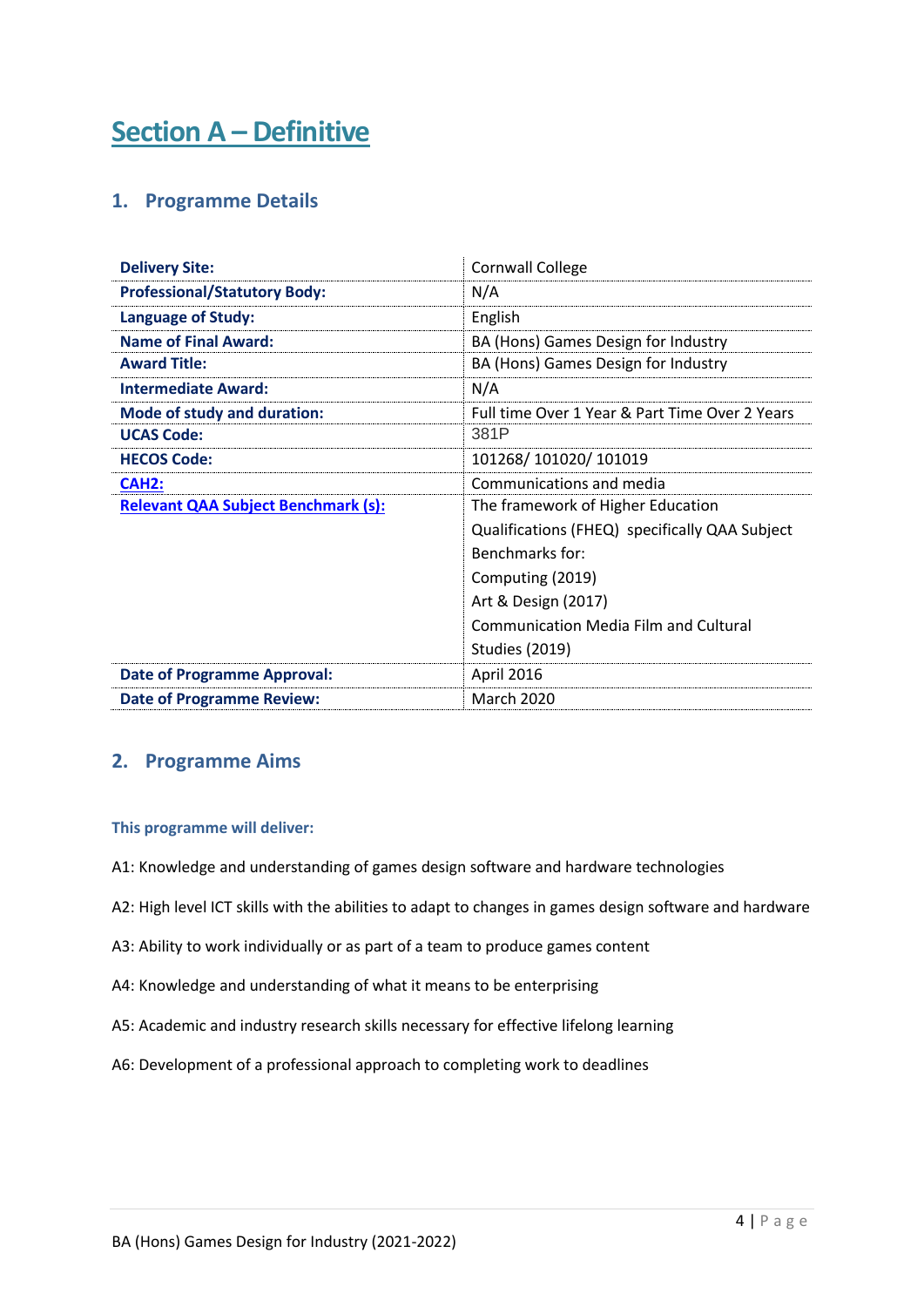## <span id="page-4-0"></span>**3. Programme Intended Learning Outcomes (ILO)**

#### **By the end of this programme the student will be able to:**

#### **3.1 Knowledge and Understanding**

On successful completion of the programme graduates will have developed

- a) Independently identify and utilise a comprehensive knowledge and understanding of the professional techniques used to create digital games.
- b) Independently identify and utilise knowledge and understanding of specialist skills and technique to the creation of components of digital games, appropriate to pathway.
- c) Effectively employ relevant methods and media evidencing a detailed and comprehensive command of verbal written and visual language in the communication of complex ideas and outcomes.

#### **3.2 Cognitive and intellectual skills**

On successful completion of the programme graduates will have developed

- a) Effectively employ suitable methods and knowledge evidencing detailed reasoning, planning and pre-production in the communication of complex ideas and outcomes.
- b) Fully articulate an informed rationale for the direction of an investigation through critical reflection and sound judgement, and evidence the ability to respond to the critical judgements of others.
- c) Independently evaluate appropriate information from a variety of sources that critically informs the direction of an enquiry, demonstrating an ability to organise material into a coherent and persuasive argument.

#### **3.3 Key and transferable skills**

On successful completion of the programme graduates will have developed the ability to:

- a) Confidently articulate understanding of the commercial and enterprise context of the games industry and the professional qualities needed for decision-making within that context.
- b) Effectively communicate and interact with other individuals to organise, plan and produce quality outcomes.
- c) Autonomously and collaboratively progress study, set goals and manage workloads and ethics to meet deadlines, accommodate change and effectively present ideas in a variety of situations with minimum support.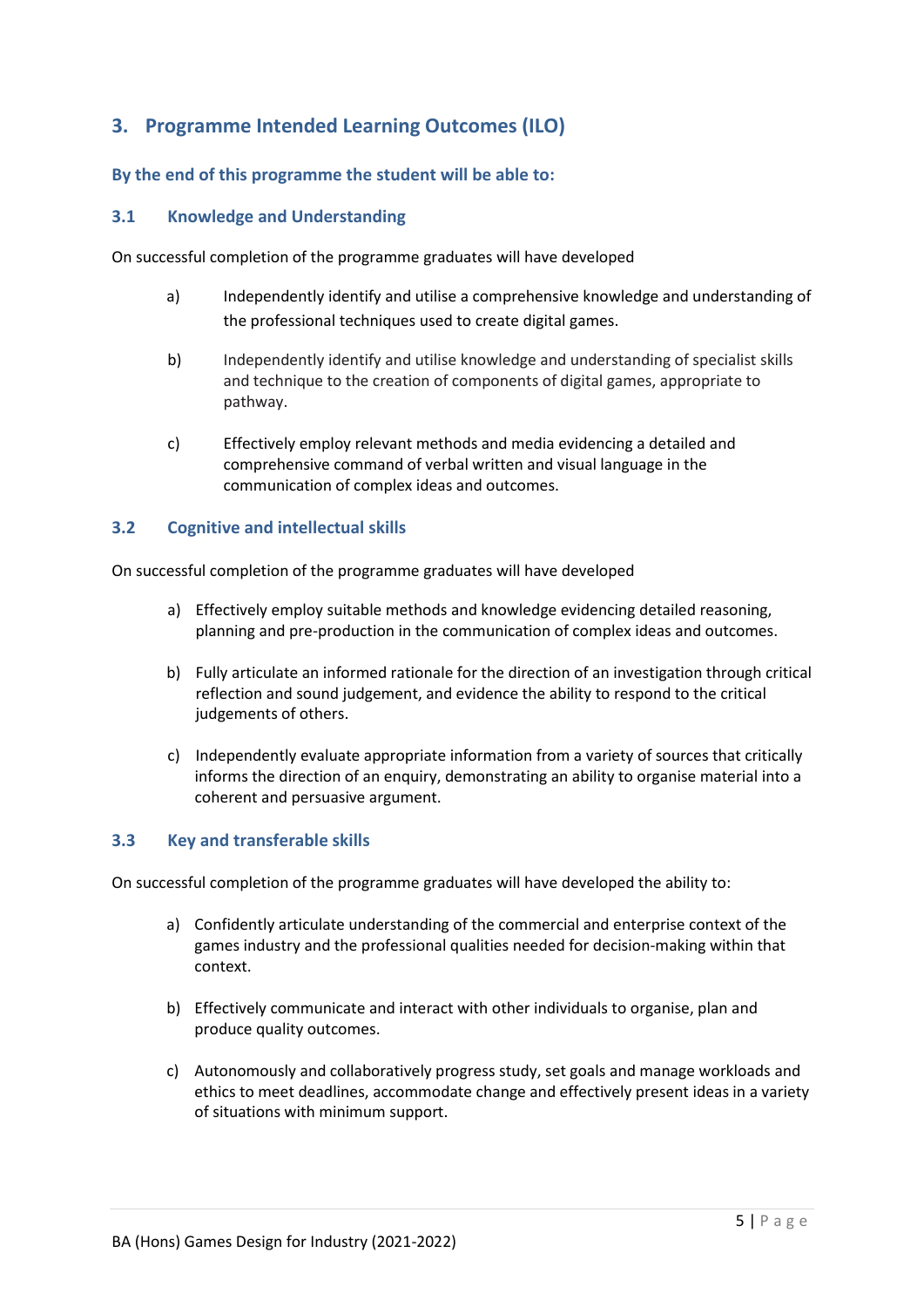#### **3.4 Employment related skills**

On successful completion of the programme graduates will have developed

- a) Knowledge and understanding of industry standard hardware and software and the ability to independently research and learn new skills and techniques.
- b) Effectively follow strict design pipelines in order to complete projects to a high standard and to deadline.
- c) Individually and collaboratively manage AGILE processes to communicate, set targets, manage work ethic, meet deadlines and effectively pitch and present ideas and solutions employing a variety of media.

#### **3.5 Practical Skills**

On successful completion of the programme graduates will have developed

- a) Ability to use a variety of industry standard software and hardware to create quality outcomes.
- b) Follow typical industry standard design pipelines having full understanding of all stages of production in the creation of games content and documentation.
- c) Confidently articulate an understanding of what is means to be Enterprising and demonstrate professional skills and knowledge to enter the creative industries.

### <span id="page-5-0"></span>**4. Distinctive Features of the programme and the Student Experience**

- <span id="page-5-1"></span>• Small class sizes allow students greater access to staff and extra one to one help, allowing more time to improve the quality of work and to learn even more rapidly.
- Students will gain in depth knowledge of key industry standard software and techniques through working on their chosen career specialisms within large scale team projects, live client briefs and competitions.
- Students will produce innovative working game prototypes for emerging technologies such as virtual reality.
- The production of games and media for clients and the Colleges computer games company will provide students with real world experience of working to strict guidelines and deadlines.
- Students will be encouraged & supported to develop their own independent projects and studios and to engage and network with people & organisations beyond the college.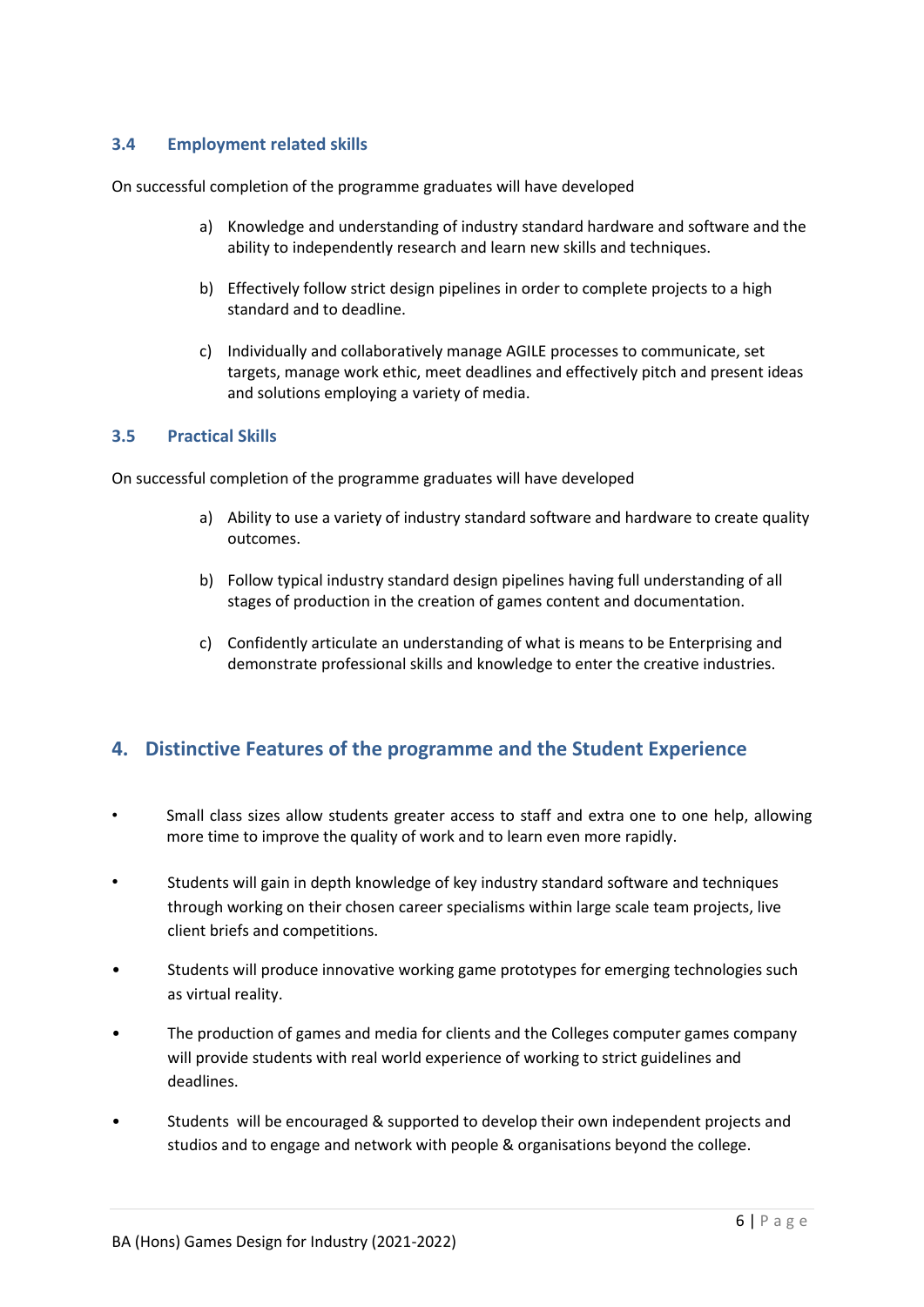- Promotion of entrepreneurship and the development of enterprising behaviour to enhance designing, launching and running of a new start up business.
- Promotes the creation of independent games companies in the South West of England in line with other regions such as London, the South and Midlands.

## **5. Exceptions to Cornwall College Academic Regulations**

None.

### <span id="page-6-0"></span>**6. [Admissions Criteria](https://www.qaa.ac.uk/en/quality-code/advice-and-guidance/admissions-recruitment-and-widening-access)**

| <b>Entry Criteria (Qualifications)</b>                                                                     | <b>Details</b>                                                                                                                                        |
|------------------------------------------------------------------------------------------------------------|-------------------------------------------------------------------------------------------------------------------------------------------------------|
| <b>Functional Skills</b>                                                                                   | L2 Literacy and L2 Numeracy                                                                                                                           |
| <b>GCSE</b> (or equivalent)                                                                                | Minimum of Grade C/grade 4 in Maths, English<br>Language                                                                                              |
| AS/A Levels                                                                                                | HND/Fd - 48 UCAS tariff points to include at<br>least 32 points from A2 level in appropriate<br>subjects                                              |
| <b>BTEC National Diploma/Extended Diploma</b>                                                              | HND/Fd - 48 UCAS tariff points - PPP grades in<br>an appropriate subject                                                                              |
| <b>BTEC L3 Diploma</b>                                                                                     | HND/Fd - 48 UCAS tariff points -                                                                                                                      |
| BTEC 90 Credit Diploma/Subsidiary Diploma                                                                  | $HND/Fd - 48 UCAS$ tariff points $-$ in an<br>appropriate subject and considered only with<br>combination of other relevant level 3<br>qualifications |
| Access to HE Diploma                                                                                       | Successful completion of Access to HE Diploma<br>with at least 45 credits at level 3 in an<br>appropriate subject                                     |
| <b>International Baccalaureate</b>                                                                         | 24 points                                                                                                                                             |
| Irish/Scottish Highers                                                                                     | HND/Fd - 48 UCAS tariff points to include at<br>least 32 points from Scottish Advanced<br>Highers/Irish Highers                                       |
| Other Level 3 qualifications                                                                               | Will be taken into consideration and dependent<br>upon subject area and number of units studied                                                       |
| Mature Applicants (over 21)                                                                                | Mature applicants with relevant experience but<br>without the stated entry qualifications will be<br>considered individually at interview             |
| <b>Accreditation of Prior Learning</b>                                                                     |                                                                                                                                                       |
| <b>Independent Safeguarding Agency</b><br>(ISA)/Disclosure and Barring Service (DBS)<br>clearance required |                                                                                                                                                       |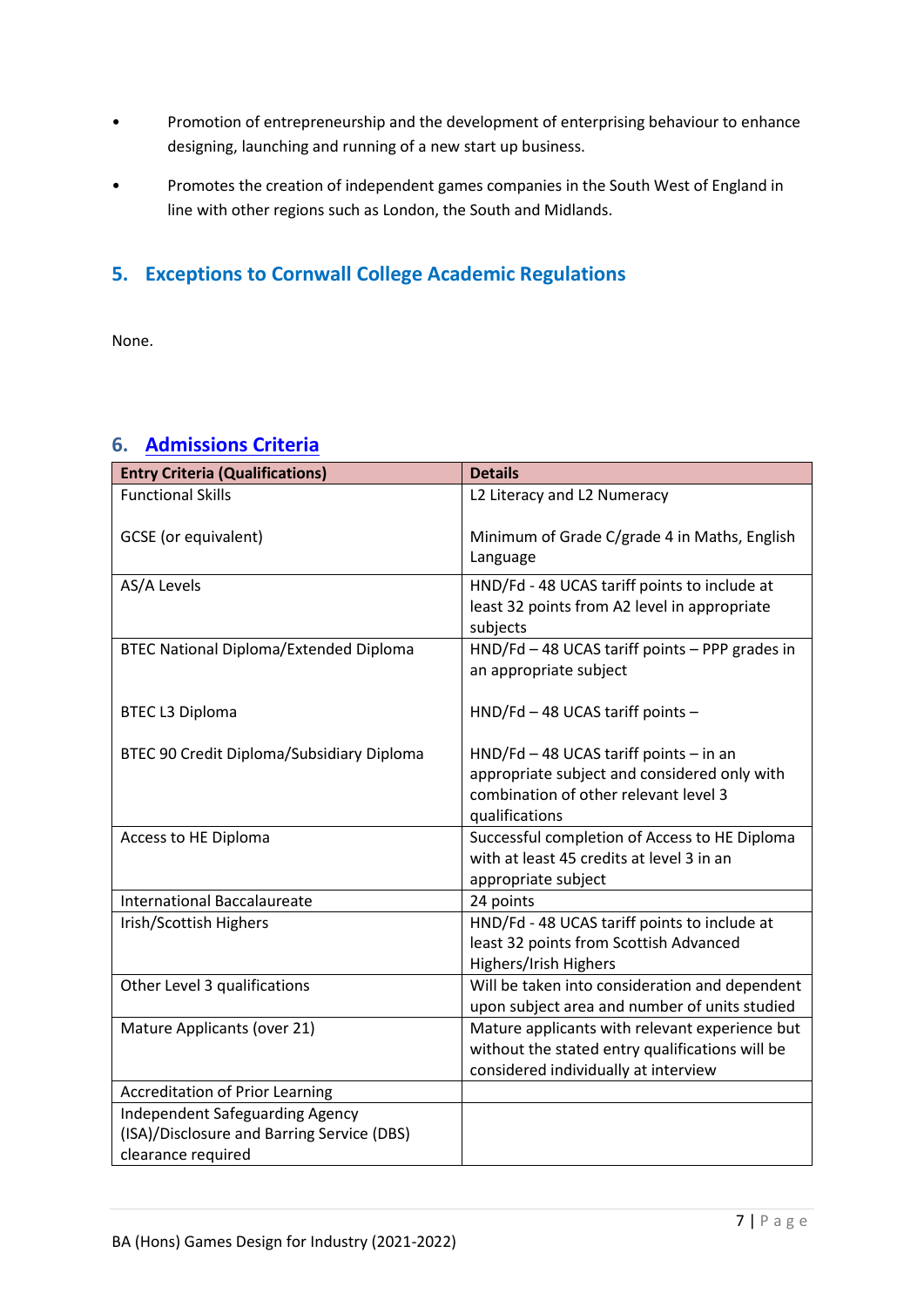| <b>Entry Criteria (Qualifications)</b> | <b>Details</b>                                                                                                                                                                                                                                                                                                                                                                                                                                                                                                                                         |
|----------------------------------------|--------------------------------------------------------------------------------------------------------------------------------------------------------------------------------------------------------------------------------------------------------------------------------------------------------------------------------------------------------------------------------------------------------------------------------------------------------------------------------------------------------------------------------------------------------|
| Capability statement                   | Disabilities - the course welcomes applications<br>from students with disabilities and is committed<br>to its inclusive policy. In order to be more<br>student-centred, the college requests that all<br>applications be considered individually and in<br>consultation with the programme manager.<br>Candidates with any concerns about this should<br>discuss these issues at interview and enquire<br>about college support systems. The college will<br>undertake to make all reasonable adjustments<br>to facilitate students with disabilities. |
|                                        | Within this programme students will be<br>expected to work in teams or as individuals,<br>which will in some instances be filmed in order<br>to allow for personal and group reflection or as<br>part of a pitch/presentation as part of the<br>assessment process.                                                                                                                                                                                                                                                                                    |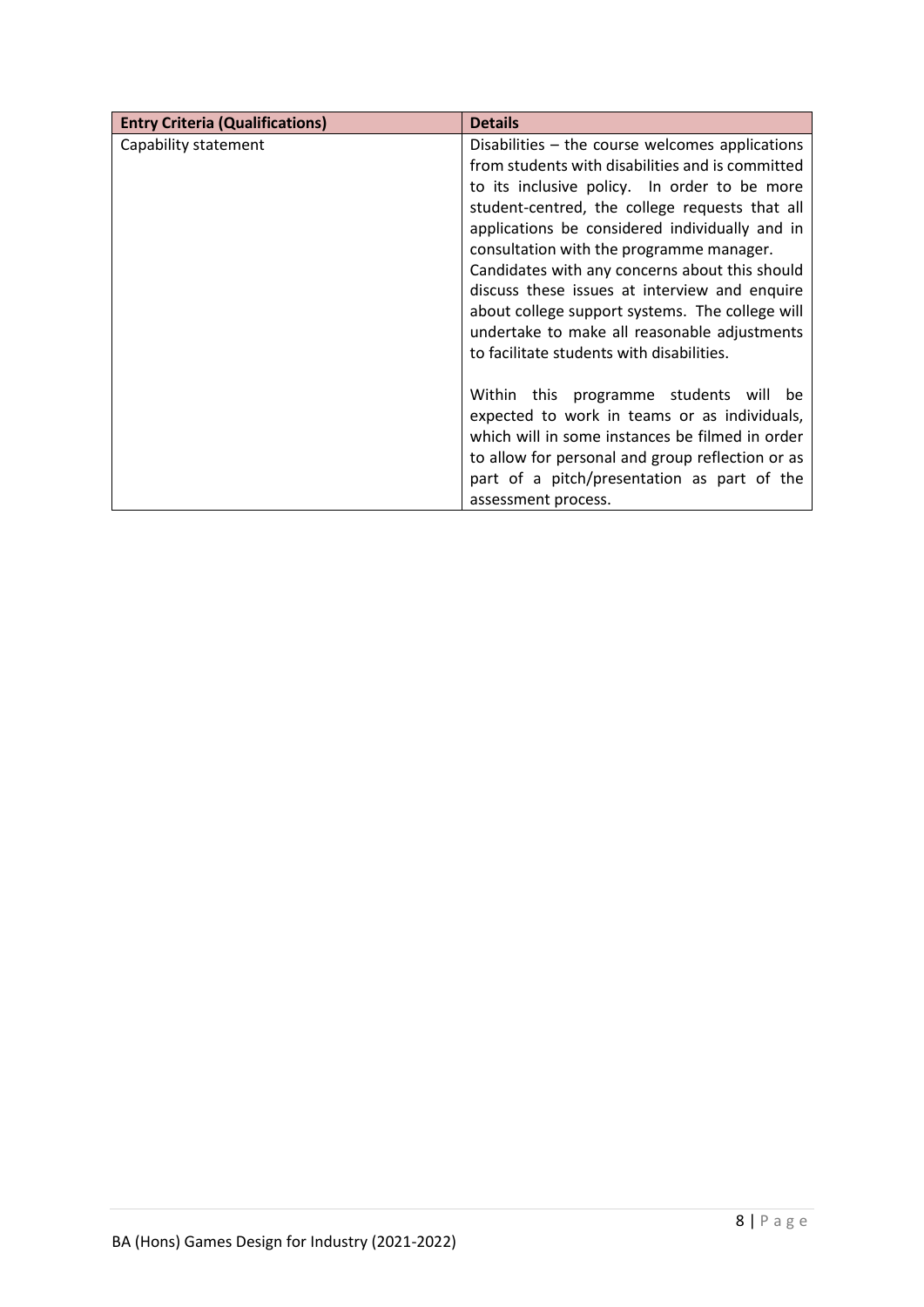## **7. Programme Structure – Full Time**

| College:              | <b>Cornwall College, Camborne</b> | <b>Programme Title:</b>                                           | <b>BA (Hons) Games Design for Industry</b> |
|-----------------------|-----------------------------------|-------------------------------------------------------------------|--------------------------------------------|
| <b>Academic Year:</b> | 2021-2022                         | <b>Mode</b><br>οt<br><b>Attendance</b><br><b>Course Duration:</b> | <b>Full Time Over 1 Year</b>               |
| <b>Total Credits:</b> | 120 Credits at Level 6            |                                                                   |                                            |

<span id="page-8-0"></span>

|                          | FHEQ Level 6: BA (Hons) Games Design for Industry (Full Time) |                |                                                           |  |  |  |  |  |  |
|--------------------------|---------------------------------------------------------------|----------------|-----------------------------------------------------------|--|--|--|--|--|--|
| <b>F/T Route</b><br>Year | <b>Core or Optional</b><br><b>Module</b>                      | <b>Credits</b> | <b>Module</b>                                             |  |  |  |  |  |  |
| 1 (AU)                   | Core                                                          | 30             | CORC380 Honours Team Project 1                            |  |  |  |  |  |  |
| 1 (AU)                   | Core                                                          | 30             | CORC381 Game Worlds, Innovation and Production            |  |  |  |  |  |  |
| 1(SP)                    | Core                                                          | 30             | <b>CORC382 Commercial Games Practice &amp; Enterprise</b> |  |  |  |  |  |  |
| 1 (SP)                   | Core                                                          | 30             | <b>CORC383 Honours Team Project 2</b>                     |  |  |  |  |  |  |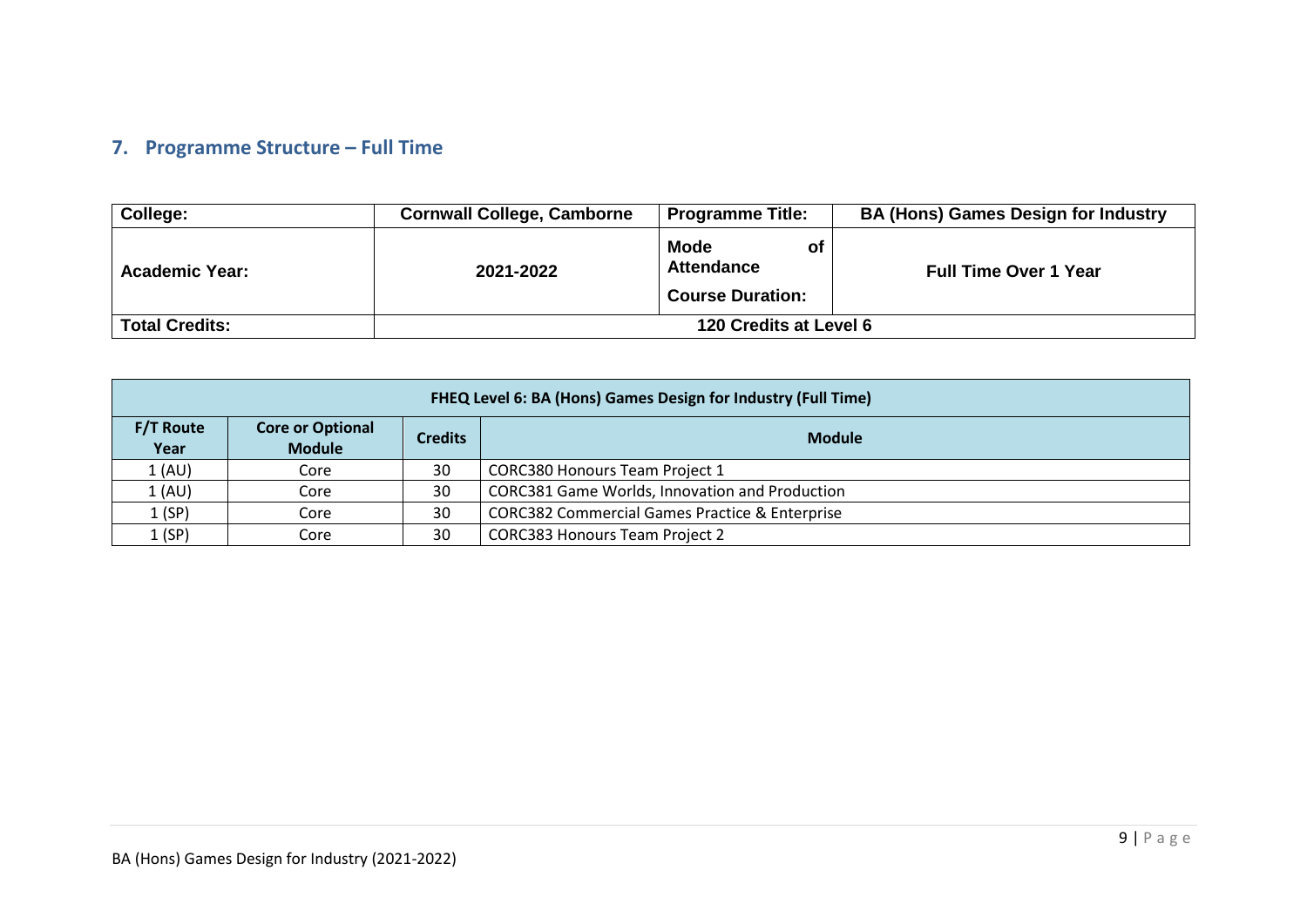### **8. Programme Structure – Part Time**

| College:              | <b>Cornwall College, Camborne</b> | <b>Programme Title:</b>                                            | <b>BA (Hons) Games Design for Industry</b> |
|-----------------------|-----------------------------------|--------------------------------------------------------------------|--------------------------------------------|
| <b>Academic Year:</b> | 2021-2022                         | <b>Mode</b><br>ot.<br><b>Attendance</b><br><b>Course Duration:</b> | <b>Part Time Over 2 Years</b>              |
| <b>Total Credits:</b> |                                   | 120 Credits at Level 6                                             |                                            |

|                                                                                                         | FHEQ Level 6: BA (Hons) Games Design for Industry (Part Time) (Indicative) |    |                                                           |  |  |  |  |  |  |
|---------------------------------------------------------------------------------------------------------|----------------------------------------------------------------------------|----|-----------------------------------------------------------|--|--|--|--|--|--|
| <b>F/T Route</b><br><b>Core or Optional</b><br><b>Credits</b><br><b>Module</b><br><b>Module</b><br>Year |                                                                            |    |                                                           |  |  |  |  |  |  |
| L (Autumn)                                                                                              | Core                                                                       | 30 | <b>CORC380 Honours Team Project 1</b>                     |  |  |  |  |  |  |
| L (Autumn)                                                                                              | Core                                                                       | 30 | CORC381 Game Worlds, Innovation and Production            |  |  |  |  |  |  |
| 1 (Spring)                                                                                              | Core                                                                       | 30 | <b>CORC382 Commercial Games Practice &amp; Enterprise</b> |  |  |  |  |  |  |
| 1 (Spring)                                                                                              | Core                                                                       | 30 | <b>CORC383 Honours Team Project 2</b>                     |  |  |  |  |  |  |

<span id="page-9-0"></span>*NB: Students have the option of deciding to complete the course, part time, over two years. This would normally depend on numbers and also the student's ability to be able to attend regularly on either a Wednesday or Friday.*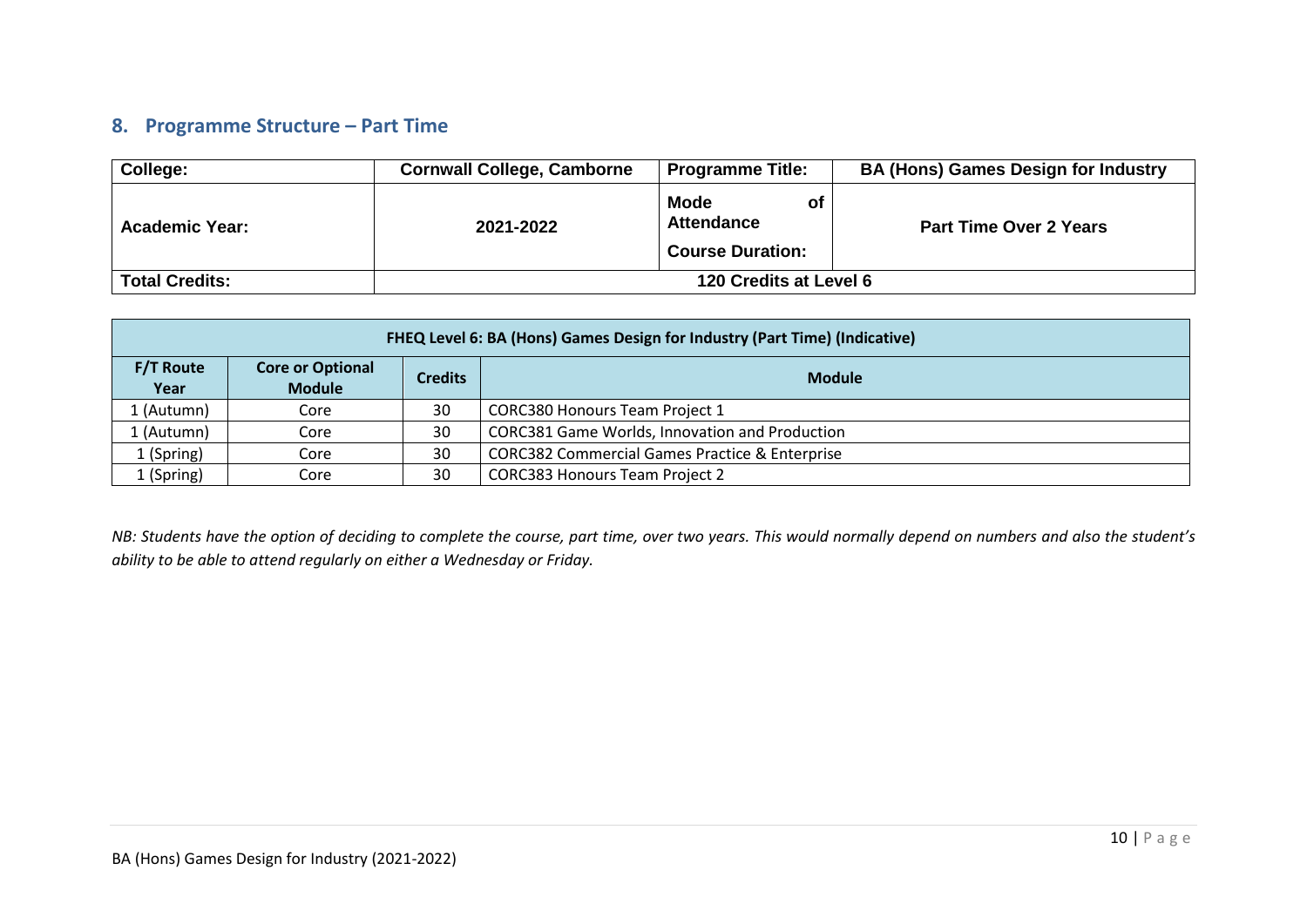# **9. [Programme Learning Outcomes Module Map](https://www.qaa.ac.uk/en/quality-code/advice-and-guidance/course-design-and-development)**

<span id="page-10-0"></span>

| <b>Programme Intended Learning Outcomes (refer to section 3)</b> |              |                      |                        |                |                     |                           |                           |   |                   |                           |                           |              |                           |                         |                                  |                           |                           |  |  |  |  |  |  |  |  |  |  |  |  |  |  |  |  |  |  |  |  |  |  |  |  |  |  |  |  |  |  |  |                      |
|------------------------------------------------------------------|--------------|----------------------|------------------------|----------------|---------------------|---------------------------|---------------------------|---|-------------------|---------------------------|---------------------------|--------------|---------------------------|-------------------------|----------------------------------|---------------------------|---------------------------|--|--|--|--|--|--|--|--|--|--|--|--|--|--|--|--|--|--|--|--|--|--|--|--|--|--|--|--|--|--|--|----------------------|
| <b>Module Codes</b><br><b>Knowledge &amp;</b>                    |              |                      | <b>Cognitive &amp;</b> |                | Key &               |                           |                           |   | <b>Employment</b> |                           | <b>Practical Skills</b>   |              |                           | <b>Compensation Y/N</b> | <b>Assessment Element(s) and</b> |                           |                           |  |  |  |  |  |  |  |  |  |  |  |  |  |  |  |  |  |  |  |  |  |  |  |  |  |  |  |  |  |  |  |                      |
| (include core                                                    |              | <b>Understanding</b> |                        |                | <b>Intellectual</b> |                           | transferable              |   |                   | related skills            |                           | 3.5          |                           |                         |                                  | weightings                |                           |  |  |  |  |  |  |  |  |  |  |  |  |  |  |  |  |  |  |  |  |  |  |  |  |  |  |  |  |  |  |  |                      |
| and optional)                                                    | 3.1          |                      |                        |                | Skills 3.2          |                           | Skills 3.3                |   | 3.4               |                           |                           |              |                           |                         |                                  | [use UNISTATs definition] |                           |  |  |  |  |  |  |  |  |  |  |  |  |  |  |  |  |  |  |  |  |  |  |  |  |  |  |  |  |  |  |  |                      |
|                                                                  |              |                      |                        |                |                     |                           |                           |   |                   |                           |                           |              |                           |                         |                                  |                           | E1-exam                   |  |  |  |  |  |  |  |  |  |  |  |  |  |  |  |  |  |  |  |  |  |  |  |  |  |  |  |  |  |  |  |                      |
|                                                                  |              |                      |                        |                |                     |                           |                           |   |                   |                           |                           |              |                           |                         |                                  |                           | $E2 -$ clinical exam      |  |  |  |  |  |  |  |  |  |  |  |  |  |  |  |  |  |  |  |  |  |  |  |  |  |  |  |  |  |  |  |                      |
|                                                                  |              |                      |                        |                |                     |                           |                           |   |                   |                           |                           |              |                           |                         |                                  | T1-test                   |                           |  |  |  |  |  |  |  |  |  |  |  |  |  |  |  |  |  |  |  |  |  |  |  |  |  |  |  |  |  |  |  |                      |
|                                                                  |              |                      |                        |                |                     |                           |                           |   |                   |                           |                           |              |                           |                         |                                  |                           |                           |  |  |  |  |  |  |  |  |  |  |  |  |  |  |  |  |  |  |  |  |  |  |  |  |  |  |  |  |  |  |  | <b>C1-coursework</b> |
|                                                                  |              |                      |                        |                |                     |                           |                           |   |                   |                           |                           |              |                           |                         |                                  |                           | P1 - practical            |  |  |  |  |  |  |  |  |  |  |  |  |  |  |  |  |  |  |  |  |  |  |  |  |  |  |  |  |  |  |  |                      |
|                                                                  | $\mathsf{a}$ | b                    | <b>C</b>               | $\overline{a}$ | $\mathbf b$         | C                         | $\mathbf{a}$              | b | $\mathbf{C}$      | a                         | $\mathbf b$               | $\mathbf{C}$ | a                         | $\mathbf b$             | $\mathbf{C}$                     |                           |                           |  |  |  |  |  |  |  |  |  |  |  |  |  |  |  |  |  |  |  |  |  |  |  |  |  |  |  |  |  |  |  |                      |
| Level 6                                                          |              |                      |                        |                |                     |                           |                           |   |                   |                           |                           |              |                           |                         |                                  |                           |                           |  |  |  |  |  |  |  |  |  |  |  |  |  |  |  |  |  |  |  |  |  |  |  |  |  |  |  |  |  |  |  |                      |
| CORC380                                                          |              | X                    | X                      | X              |                     | X                         | $\mathsf{x}$              | x |                   | X                         | X                         |              | X                         | X                       |                                  | N                         | C1- coursework 75%        |  |  |  |  |  |  |  |  |  |  |  |  |  |  |  |  |  |  |  |  |  |  |  |  |  |  |  |  |  |  |  |                      |
| <b>Honours Team</b>                                              |              |                      |                        |                |                     |                           |                           |   |                   |                           |                           |              |                           |                         |                                  |                           | P1- practical 25%         |  |  |  |  |  |  |  |  |  |  |  |  |  |  |  |  |  |  |  |  |  |  |  |  |  |  |  |  |  |  |  |                      |
| Project 1                                                        |              |                      |                        |                |                     |                           |                           |   |                   |                           |                           |              |                           |                         |                                  |                           |                           |  |  |  |  |  |  |  |  |  |  |  |  |  |  |  |  |  |  |  |  |  |  |  |  |  |  |  |  |  |  |  |                      |
| CORC381 Game                                                     | <b>X</b>     | $\mathsf{x}$         |                        | $\mathsf{x}$   |                     | X                         |                           | X | $\mathsf{x}$      | $\boldsymbol{\mathsf{x}}$ |                           | X            | $\mathsf{x}$              | X                       |                                  | N                         | C1- coursework 100%       |  |  |  |  |  |  |  |  |  |  |  |  |  |  |  |  |  |  |  |  |  |  |  |  |  |  |  |  |  |  |  |                      |
| Worlds,                                                          |              |                      |                        |                |                     |                           |                           |   |                   |                           |                           |              |                           |                         |                                  |                           |                           |  |  |  |  |  |  |  |  |  |  |  |  |  |  |  |  |  |  |  |  |  |  |  |  |  |  |  |  |  |  |  |                      |
| Innovation and                                                   |              |                      |                        |                |                     |                           |                           |   |                   |                           |                           |              |                           |                         |                                  |                           |                           |  |  |  |  |  |  |  |  |  |  |  |  |  |  |  |  |  |  |  |  |  |  |  |  |  |  |  |  |  |  |  |                      |
| Production                                                       |              |                      |                        |                |                     |                           |                           |   |                   |                           |                           |              |                           |                         |                                  |                           |                           |  |  |  |  |  |  |  |  |  |  |  |  |  |  |  |  |  |  |  |  |  |  |  |  |  |  |  |  |  |  |  |                      |
| <b>CORC382</b>                                                   | $\mathsf{x}$ | $\mathsf{x}$         | $\mathsf{x}$           |                | $\mathsf{x}$        | $\boldsymbol{\mathsf{x}}$ | $\boldsymbol{\mathsf{x}}$ |   | $\mathsf{x}$      | X                         |                           | X            | X                         |                         | $\mathsf{x}$                     | N                         | <b>C1- coursework 75%</b> |  |  |  |  |  |  |  |  |  |  |  |  |  |  |  |  |  |  |  |  |  |  |  |  |  |  |  |  |  |  |  |                      |
| Commercial                                                       |              |                      |                        |                |                     |                           |                           |   |                   |                           |                           |              |                           |                         |                                  |                           | P1- practical 25%         |  |  |  |  |  |  |  |  |  |  |  |  |  |  |  |  |  |  |  |  |  |  |  |  |  |  |  |  |  |  |  |                      |
| <b>Games Practice</b>                                            |              |                      |                        |                |                     |                           |                           |   |                   |                           |                           |              |                           |                         |                                  |                           |                           |  |  |  |  |  |  |  |  |  |  |  |  |  |  |  |  |  |  |  |  |  |  |  |  |  |  |  |  |  |  |  |                      |
| & Enterprise                                                     |              |                      |                        |                |                     |                           |                           |   |                   |                           |                           |              |                           |                         |                                  |                           |                           |  |  |  |  |  |  |  |  |  |  |  |  |  |  |  |  |  |  |  |  |  |  |  |  |  |  |  |  |  |  |  |                      |
| CORC383                                                          | X            | X                    |                        |                | X                   | $\boldsymbol{\mathsf{x}}$ |                           | X | X                 | X                         | $\boldsymbol{\mathsf{x}}$ |              | $\boldsymbol{\mathsf{x}}$ | X                       |                                  | N                         | <b>C1- coursework 75%</b> |  |  |  |  |  |  |  |  |  |  |  |  |  |  |  |  |  |  |  |  |  |  |  |  |  |  |  |  |  |  |  |                      |
| Honours Team                                                     |              |                      |                        |                |                     |                           |                           |   |                   |                           |                           |              |                           |                         |                                  |                           | P1- practical 25%         |  |  |  |  |  |  |  |  |  |  |  |  |  |  |  |  |  |  |  |  |  |  |  |  |  |  |  |  |  |  |  |                      |
| Project 2                                                        |              |                      |                        |                |                     |                           |                           |   |                   |                           |                           |              |                           |                         |                                  |                           |                           |  |  |  |  |  |  |  |  |  |  |  |  |  |  |  |  |  |  |  |  |  |  |  |  |  |  |  |  |  |  |  |                      |
|                                                                  |              |                      |                        |                |                     |                           |                           |   |                   |                           |                           |              |                           |                         |                                  |                           |                           |  |  |  |  |  |  |  |  |  |  |  |  |  |  |  |  |  |  |  |  |  |  |  |  |  |  |  |  |  |  |  |                      |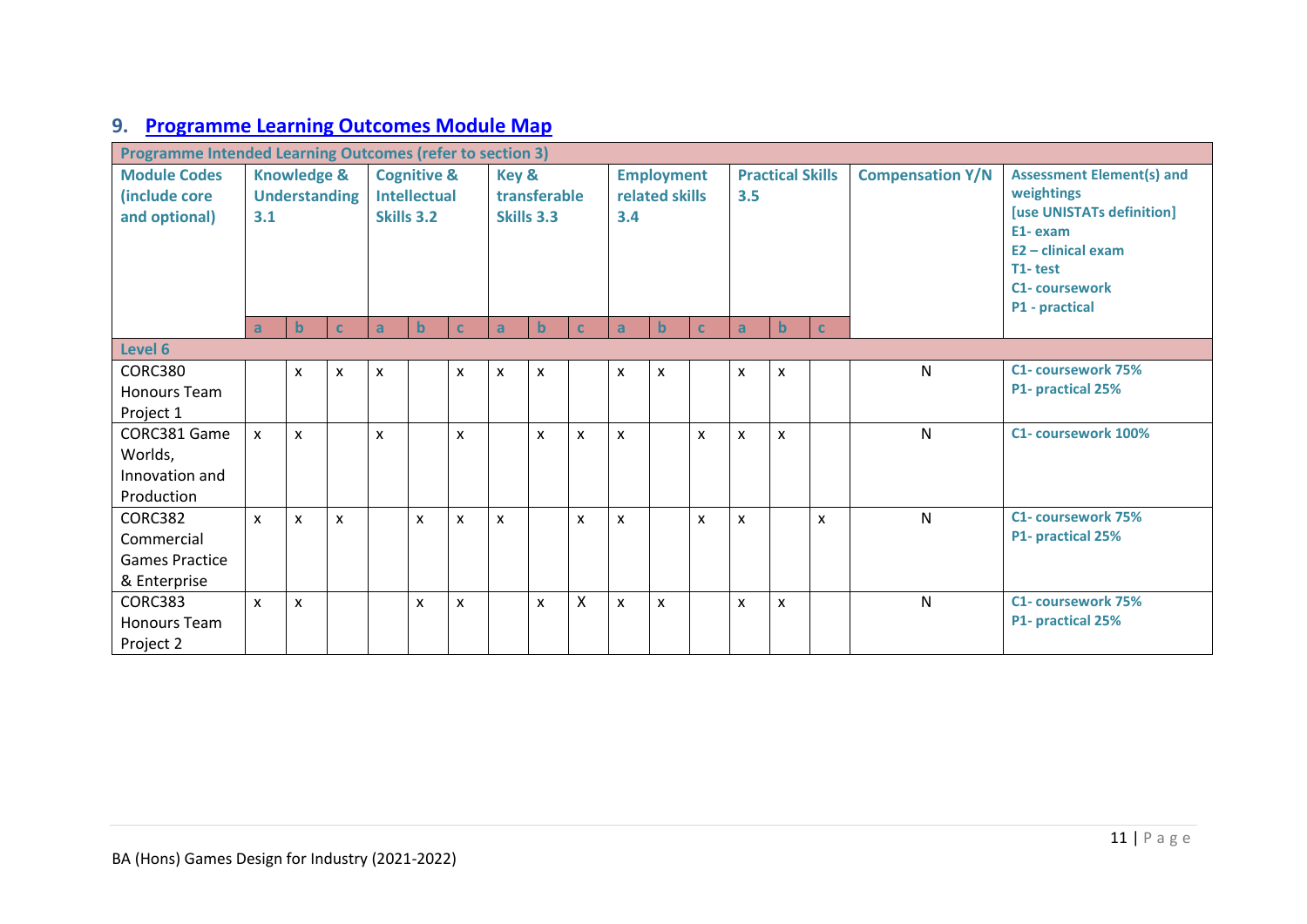## <span id="page-11-0"></span>**10. [Modes of Delivery and Assessment](https://www.qaa.ac.uk/en/quality-code/advice-and-guidance/assessment)**

|                | <b>Mode of Delivery</b> |                                                                                                                                                                                                                                                                                                                                                                                                        |
|----------------|-------------------------|--------------------------------------------------------------------------------------------------------------------------------------------------------------------------------------------------------------------------------------------------------------------------------------------------------------------------------------------------------------------------------------------------------|
| $\mathbf{1}$   | Lecture                 | A presentation or talk on a particular topic.                                                                                                                                                                                                                                                                                                                                                          |
|                |                         | Lectures may follow the traditional model with a member of staff<br>presenting ideas and facts to a group, or may involve other<br>methodologies such as film screenings and discussions.                                                                                                                                                                                                              |
|                |                         | Lectures may involve large audiences or smaller groups, as required<br>by the topic.                                                                                                                                                                                                                                                                                                                   |
|                |                         | Take notes and/or record lectures so you can refer back to the<br>information later. Many lectures will have an accompanying<br>presentation which will be made available on the learning space.                                                                                                                                                                                                       |
| $\overline{2}$ | Seminar                 | A discussion or classroom session focusing on a particular topic or<br>project.                                                                                                                                                                                                                                                                                                                        |
|                |                         | Seminars are sessions that provide the opportunity for students to<br>engage in discussion of a particular topic and/or to explore it in<br>more detail than might be covered in a lecture. A typical model<br>would involve a guided, tutor-led discussion in a small group.                                                                                                                          |
| 3              | Technical workshop      | A session involving the development and practical application of a<br>particular skill or technique.                                                                                                                                                                                                                                                                                                   |
|                |                         | Practical workshops will consist of induction or training in technical<br>equipment, production processes, or software. Take notes and/or<br>record workshops so you can refer back to the information later.<br>The skills learnt are critical to the effective delivery of assessment<br>elements and you are expected to work on and develop these skills<br>in your guided independent study time. |
| 4              | Tutorial                | Tutorials will be held with individual students or small groups. You<br>are able to discuss specific aspects of the module and receive<br>feedback and advice on the assessment elements. Take notes<br>and/or record tutorials so you can refer back to the discussion later.<br>Reflect on the feedback and consider how to implement advice and<br>suggestions to drive your project forward.       |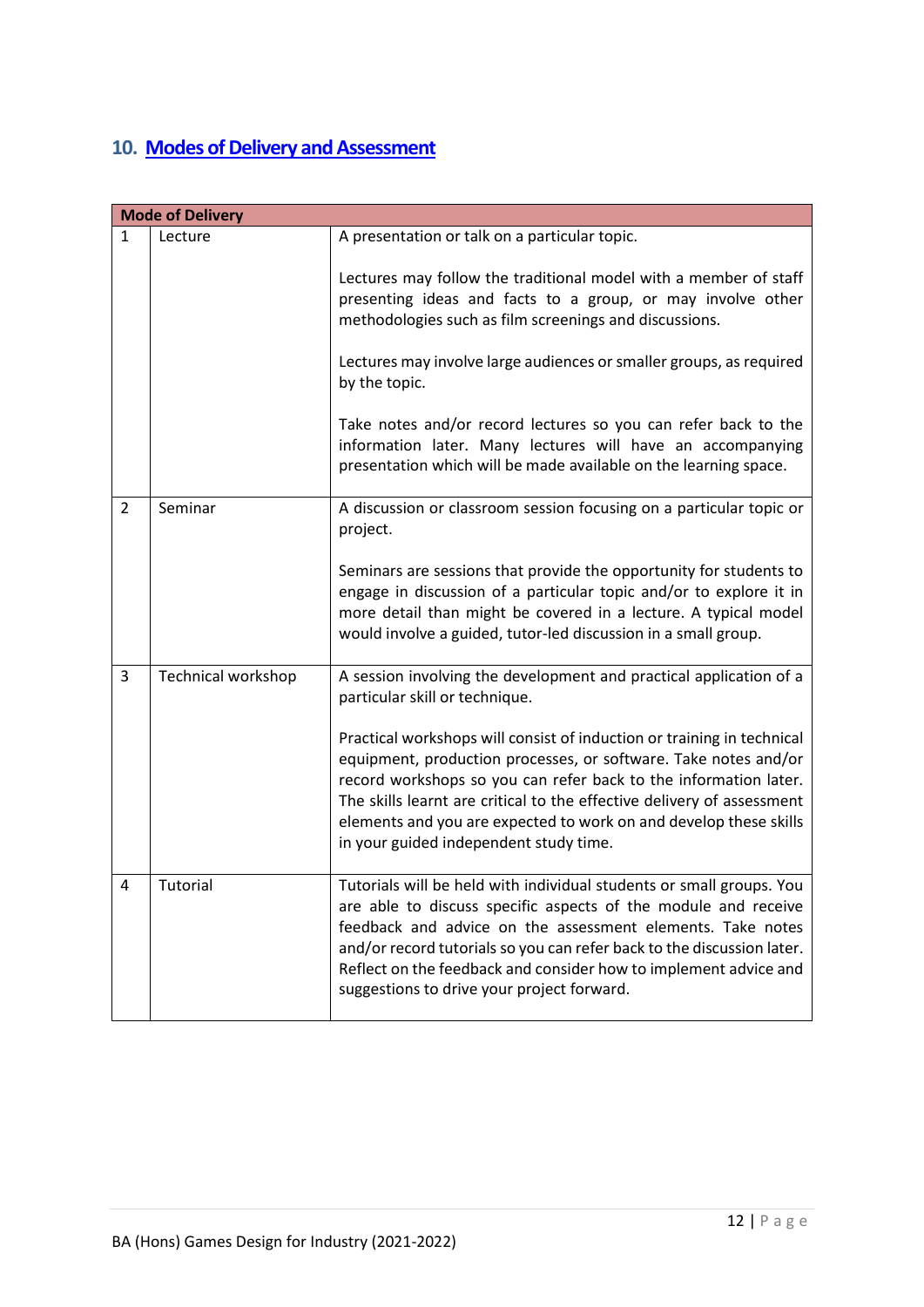|   | <b>Mode of Assessment</b> |                                                                                                                                                                                                                                                                                                                                                                                                         |
|---|---------------------------|---------------------------------------------------------------------------------------------------------------------------------------------------------------------------------------------------------------------------------------------------------------------------------------------------------------------------------------------------------------------------------------------------------|
| 6 | Formative assessment      | Formative assessment occurs throughout the module. Student will<br>receive ongoing critical feedback on their work through process<br>discussions, side-coaching or tutorials. Reflect on the feedback and<br>consider how to implement advice and suggestions to drive their<br>project forward. Focus on improving in areas where they need to<br>strengthen their response to the learning outcomes. |
| 7 | Summative assessment      | Summative assessment occurs at the end of the module. Students<br>will receive critical verbal or written feedback on their work and a<br>grade. Reflect on the feedback and consider how to implement<br>advice and suggestions to improve in the next module. Focus on<br>developing the areas where they need to strengthen their response<br>to the learning outcomes.                              |

# <span id="page-12-1"></span><span id="page-12-0"></span>Section B - Non Definitive

## **Progression Route(s) and criteria for final and intermediate awards**

On completion of the award students may go on to other post graduate courses such as a variety of Masters Degree or Doctorates etc at Falmouth University such as LaunchPad. This would be subject to the relevant achievement of the Awarding Bodies admissions criteria.

## <span id="page-12-2"></span>**Transitional Arrangement**

All new applicants to the programme will enrol onto the newly updated version. There are currently no students on suspension. Any student who fails the academic year at the end of 2019-2020 who could potentially be on a repeat of the academic year will be expected to enrol onto the newly updated version but will be able to APL previously achieved credits. Any student failing a module in semester one will have to continue with that module in semester 2. Any student failing a module in semester two will have to resit that module the following year.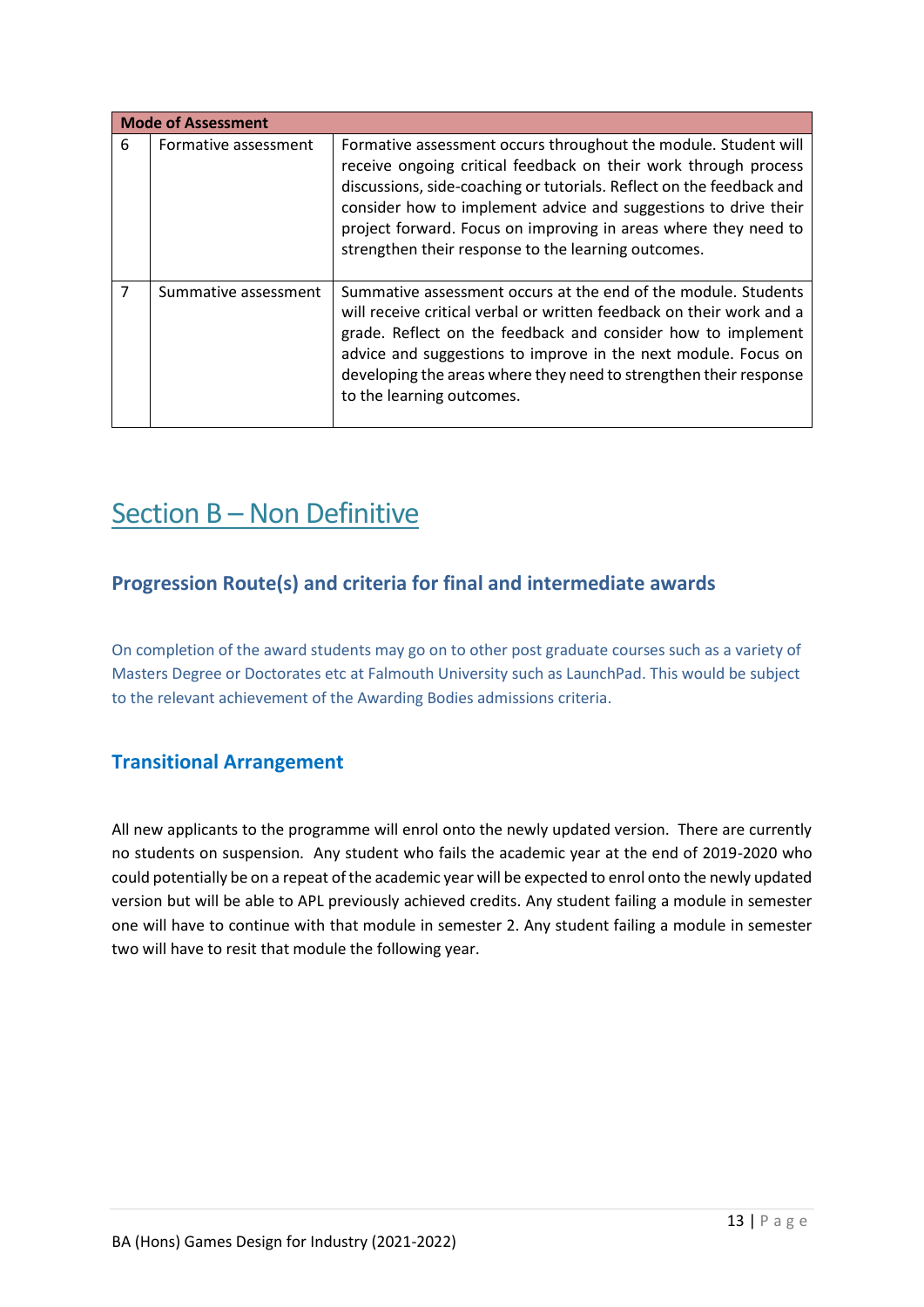# **Work Based/ Related Learning**

<span id="page-13-0"></span>

| <b>FHEQ level: 6</b>                                                                 |                                                                                                                                                                                                                              |                         |                                                                                  |                                         |  |  |  |  |  |
|--------------------------------------------------------------------------------------|------------------------------------------------------------------------------------------------------------------------------------------------------------------------------------------------------------------------------|-------------------------|----------------------------------------------------------------------------------|-----------------------------------------|--|--|--|--|--|
| <b>WBL/WRL Activity:</b>                                                             | <b>Prog Aim</b>                                                                                                                                                                                                              | <b>Prog Intended LO</b> | <b>Range of Assessments</b>                                                      | <b>Related Core</b><br><b>Module(s)</b> |  |  |  |  |  |
| Development of a portfolio of<br>work exploring chosen area of<br>career specialism. | Portfolio as part of module<br>CORC381 Games Worlds, Innovation<br>and Production and research<br>portfolio for CORC380 Honours<br>Team Project 1.                                                                           | A1, A2, A3, A5          | ILO 3.1a, 3.1b, 3.1c, 3.2a,<br>3.2c, 3.4a, 3.4b, 3.5a, 3.5b                      |                                         |  |  |  |  |  |
| Production of prototypes.                                                            | As part of modules CORC381 Games<br>Worlds, Innovation and Production<br>and CORC380 Honours Team Project<br>1, teams will develop prototypes<br>based on individual portfolio<br>research and games design<br>documentation | A1, A2, A3, A5,         | ILO 3.1b, 3.1c, 3.2a, 3.2c,<br>3.1b, 3.2a, 3.3b, 3.3c, 3.4a,<br>3.4b, 3.5a, 3.5b | CORC380 / CORC381 /                     |  |  |  |  |  |
| Production of Games design<br>documentation.                                         | As part of modules CORC380<br>Honours Team Project 1, teams will<br>develop games design<br>documentation ready for the<br>production of a major game in<br>CORC383 Honours Team Project 2<br>Students will visit games and  | A1, A2, A3, A4, A6      | ILO 3.1c, 3.2c, 3.1b, 3.2a,<br>3.3a, 3.3b, 3.4a, 3.4b, 3.5a,<br>3.5 <sub>b</sub> | CORC382 / CORC383                       |  |  |  |  |  |
|                                                                                      | animation festivals etc to gain<br>inspiration from producers and<br>designers. They will attend<br>developer sessions, test games and<br>speak to other industry                                                            |                         |                                                                                  |                                         |  |  |  |  |  |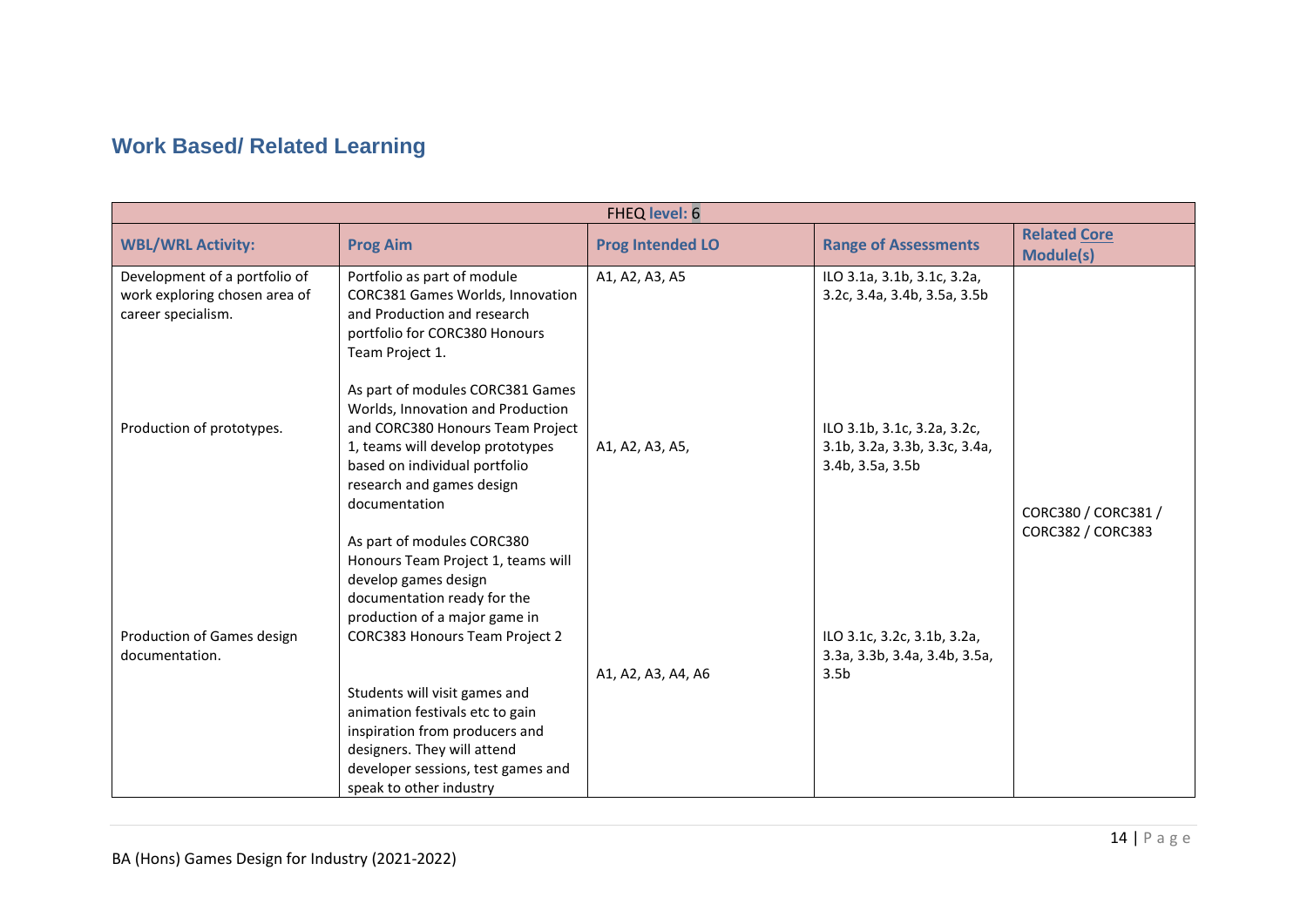| FHEQ level: 6                                                                     |                                                                                                                                                                                                                                                                                             |                         |                                                                               |                                         |
|-----------------------------------------------------------------------------------|---------------------------------------------------------------------------------------------------------------------------------------------------------------------------------------------------------------------------------------------------------------------------------------------|-------------------------|-------------------------------------------------------------------------------|-----------------------------------------|
| <b>WBL/WRL Activity:</b>                                                          | <b>Prog Aim</b>                                                                                                                                                                                                                                                                             | <b>Prog Intended LO</b> | <b>Range of Assessments</b>                                                   | <b>Related Core</b><br><b>Module(s)</b> |
| Trips to games<br>conferences/festivals etc.                                      | professionals which will help inform<br>their practice.<br>As part of CORC382 Commercial<br>Games, Practice & Enterprise<br>students will produce a business and<br>launch plan.<br>As part of CORC380 Honours Team<br>Project 1 teams will pitch their<br>major game proposals to a panel. | A1, A2, A3, A4, A6      | ILO 3.1a, 3.1b, 3.5c                                                          |                                         |
| Development of business and<br>launch plan, enterprising<br>behaviour.<br>Pitches |                                                                                                                                                                                                                                                                                             | A4, A5, A6              | ILO 3.2c, 3.3a, 3.3c, 3.5c<br>ILO 3.1b, 3.2a, 3.3b, 3.4a,<br>3.4b, 3.5a, 3.5b |                                         |
|                                                                                   |                                                                                                                                                                                                                                                                                             | A1, A2, A3, A4, A5, A6  |                                                                               |                                         |